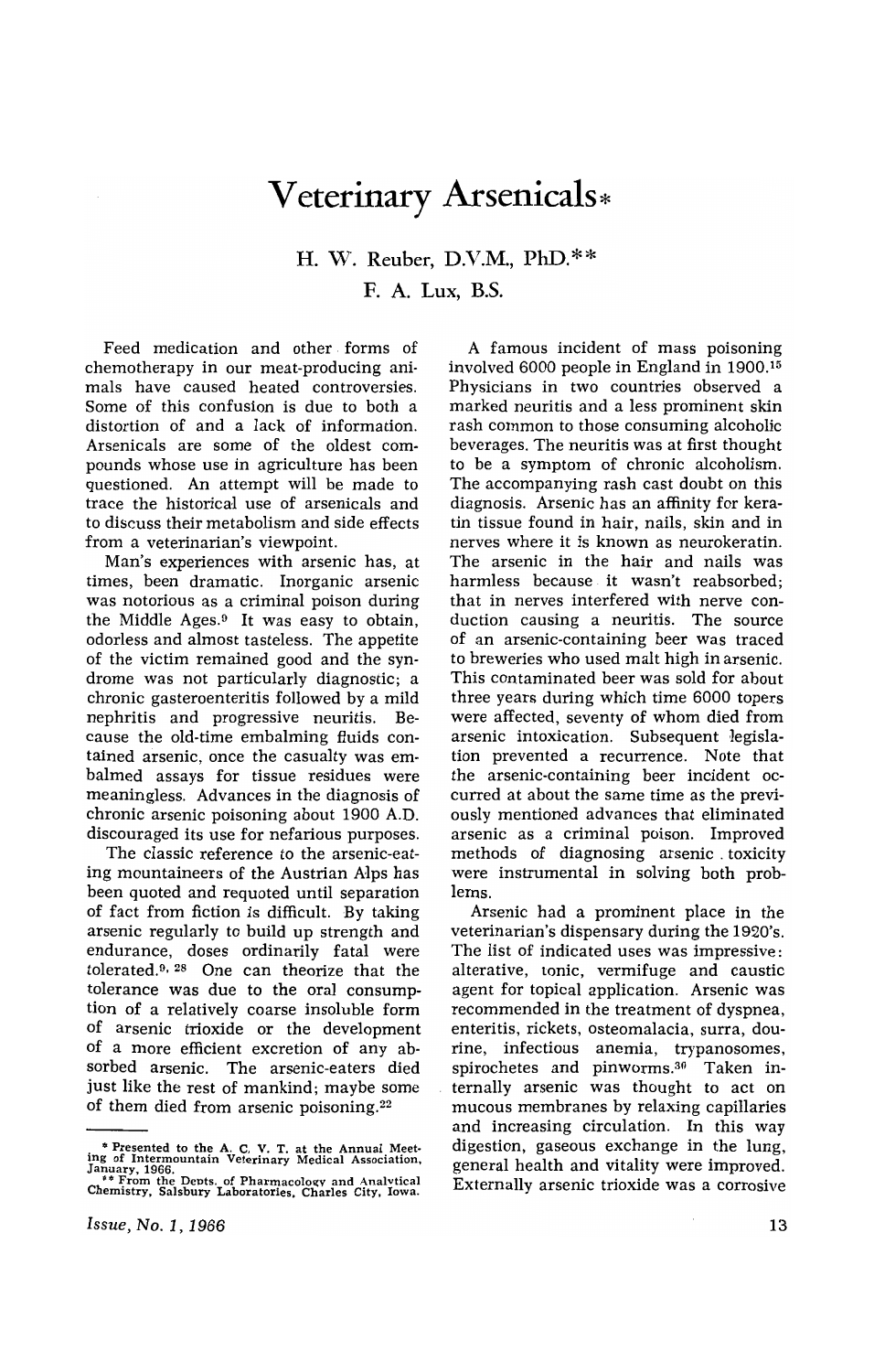agent applied to remove warts and small tumors. Today caustic agents are seldom applied to tumors because viable tumor cells may be released into the blood stream causing metastasis, and normal tissue may be destroyed leaving a painful wound.

By the 1940's veterinarians were becoming more discrete in their use of arsenic.<sup>20</sup> With the advances in pharmacodynamics many of its former uses seemed empirical. Also the rather unpredictable toxicity of inorganic arsenic was known; for example, enteritis increased absorption and the hazard of overdosage. Organic arsenicals such as neoarsphenamine were routinely administered. The greatest value of arsenicals during this period was as insecticides and parasiticides. By 1950 antibiotics and other faster-acting and more effective drugs were replacing the arsenicals in the veterinarian's armamentarium. When used as insecticides or parasiticides arsenic compounds are converted to oxides which inactiviate sulfhydryl enzymes necessary for tissue respiration. Thus as an antiparasitic treatment arsenic (1) is ineffective in the absence of oxygen, (2) has a latent period before being active and (3) is ineffective if exogenous sulfhydrylcontaining enzymes are administered.10 The precise action of arsenic on cells is still being explored.1s

Man cannot escape contact with arsenic. Because this element has always existed in nature, it has been ingested by past generations just as it is by today's civilized society. Arsenic is used in manufacturing glass, paints, dyes and as a wood preservative and hardener for metals. Lead shot, containing arsenic can be made harder and more spherical. The arsenic content of some common substances are recorded in Table I. Published values vary<sup>26</sup> because of (1) sampling errors such as failure to differentiate between urban and rural communities, (2) arsenic impurities in laboratory reagents used during the assay procedure, (3) failure to capture volatile arsenic during the assay process and (4) lack of precision in the assay methods. A literature review is inconclusive on quantitative results but not on the qualitative findings.

As the earth's crust was disturbed by mining operations the arsenic content of man's environment increased. Arsenic is present in ores mostiy in combination with sulphur and iron. Coal, oil, gas and other petroleum products contain arsenic some of which contaminates the atmosphere during combustion. Sea water is higher in arsenic at the mouth of large rivers used as shipping lanes than elsewhere. Forms of life in this water concentrate the arsenic.

| Substance Assayed                                                                                  | PPM Found                                                                                                                       | References                                                  |
|----------------------------------------------------------------------------------------------------|---------------------------------------------------------------------------------------------------------------------------------|-------------------------------------------------------------|
| Sea Food                                                                                           |                                                                                                                                 |                                                             |
| Oysters<br>Clams<br>Crabs <sup>-</sup><br>Fishmeal<br>Lobsters<br>Shrimp<br>Shellfish, crustaceans | Up to<br>1.1<br>$U_{\mathbf{p}}$ to<br>2.6<br>3.0<br>$Up$ to<br>7.2<br>$1.4$ to<br>Up to<br>5.0<br>Up to<br>32.0<br>Up to 170.0 | $\begin{array}{c} 5 \\ 5 \\ 17 \\ 4 \\ 3 \\ 21 \end{array}$ |
| Other Food                                                                                         |                                                                                                                                 |                                                             |
| Plants<br>Vegetables, fruits, wine<br>Milk                                                         | Traces<br><b>Traces</b><br>$Up$ to $.06$                                                                                        | 36<br>32<br>13                                              |
| Human Body                                                                                         |                                                                                                                                 |                                                             |
| Blood<br>Urine<br>Hair<br><b>Nails</b>                                                             | .02 to .14<br>.03 to .08<br>.30 to .70<br>1.5 to 4.0                                                                            | 14, 29<br>$\frac{14}{31}$<br>$31$                           |
| Miscellaneous                                                                                      |                                                                                                                                 |                                                             |
| Sea water<br>Earth's crust<br>Soil<br>Tobacco<br>Coal dust                                         | .006 to 1.0<br>5<br>$0$ to $40$<br>5 to 50<br>50 to 400                                                                         | 33<br>$\frac{16}{36}$ , 27<br>12, 25<br>6                   |

TABLE I: Arsenic in Man's Environment.

TABLE II: Present Classification of Arsenical Compounds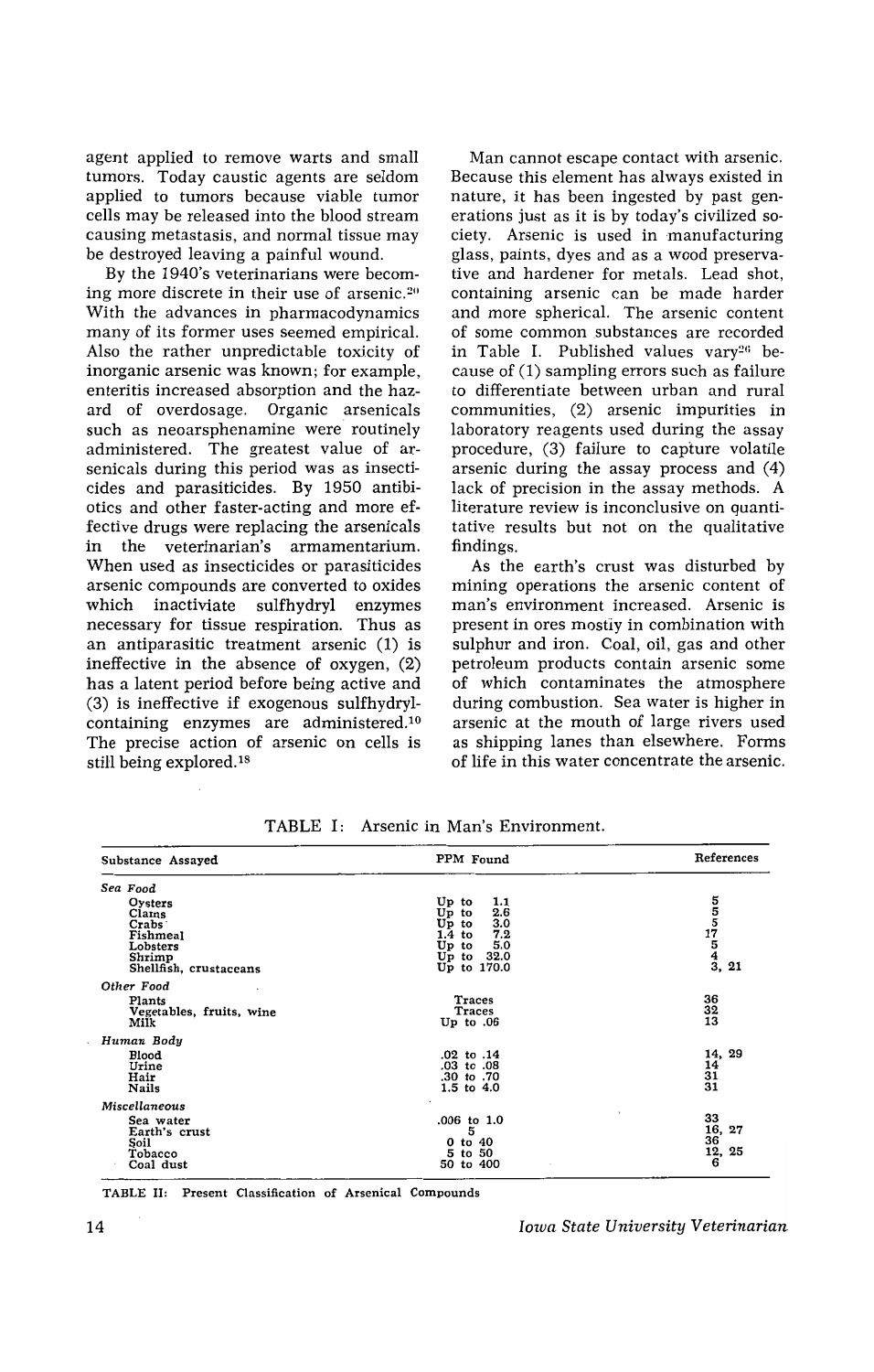However, the human assimilation of arsenic from sea food is thought limited $32$ because of the peculiar chemical binding. The arsenic from this source is not liberated when eaten but is excreted via the urine in a short time compared to the excretion rate of inorganic arsenic.4 Any arsenic residues in the meat of swine receiving organic arsenicals behave similarly when consumed. $23, 24$  Cereals, fruits, vegetables and even milk may have traces of arsenic both from naturally-occurring origins and from arsenical sprays used as insecticides. The soil build-up from arseniccontaining sprays is insufficient to interfere with plant life unless the application exceeds several hundred pounds per acre annually. Leaching and volatilization keep the arsenic content at less than 2 ppm, *i.e.*  below levels that interfere with the growth of vegetation. The arsenic content of American tobacco increased 300% from the 1930's to the 1950's. This led to many studies on the relationship between the arsenic in tobacco and lung cancer in smokers; to date no evidence has been found that conclusively links the two. The many arsenic-containing materials around us explain why the human body also contains variable quantities.

Arsenical usage today has progressed from individual treatment to feed medication for mass therapy in integrated operations. The inorganic compounds have been gradually replaced by organic. Commonest usages are the treatment and prevention of dysentery in swine and as a poultry histomonastat and cecal coccidiostat. Arsenicals are also used to improve growth, feed efficiency and pigmentation in chickens and to prevent bluecomb in turkeys. The annual amount, in dollars, of medication used for these purposes has been estimated at: 2.5 million for hogs, actually sufficient to medicate only a small percentage of all hog feed; 2 million for broilers, about 90% of all broiler feed has arsenical medication; and 3 million for turkeys, about 20% of all turkey feed contains an arsenical. In the field of agronomy, large quantities of arsenicals are still used as weed killers and defoliants. Over 1 million acres of cotton crop are desiccated each year with arsenic acid.<sup>1</sup> Veterinary practitioners realize that these applications are potential hazards to livestock grazing in the area.

Table II gives a classification of some arsenical compounds in use today along with examples of each class. Inorganic arsenicals are more toxic than organic, and trivalent more than pentavalent. The most toxic compounds are both trivalent and inorganic, the least toxic are pentavalent organic. Presently, inorganic arsenicals are limited to industrial uses, herbicides and defoliants. The organic arsenicals tabulated are used as feed additives with the exception of arsenamide, a filaricide. These additives all have a structural formula containing the aromatic nucleus; only the side chains are slightly different. There is no indication that the pentavalent organic arsenic compounds are converted to trivalent prior to excretion. In fact pentavalent arsenicals are generally excreted faster and are less toxic than the trivalent ones.2 The compounds in Table **III** are arranged with respect to the magnitude of their use level. The middle column contains the level of arsenic given and the column on the right contains the per cent arsenic in the compounds. "If the quantity of arsenic in a drug governed the "use" level then all the values making up the middle column would

|             | Inorganic                           | Organic                                                                                                                            |  |
|-------------|-------------------------------------|------------------------------------------------------------------------------------------------------------------------------------|--|
| Trivalent   | Arsenic Trioxide<br>Sodium Arsenite | Arsenosobenzene<br>Arsenamide                                                                                                      |  |
| Pentavalent | Arsenic Acid<br>Lead Arsenate       | Arsanilic acid, Sodium arsanilate<br>3-Nitro-4-hydroxyphenylarsonic acid<br>4-Nitrophenylarsonic acid<br>p-Ureidobenzearsonic acid |  |

TABLE II: Present Ciassification of Arsenical Compounds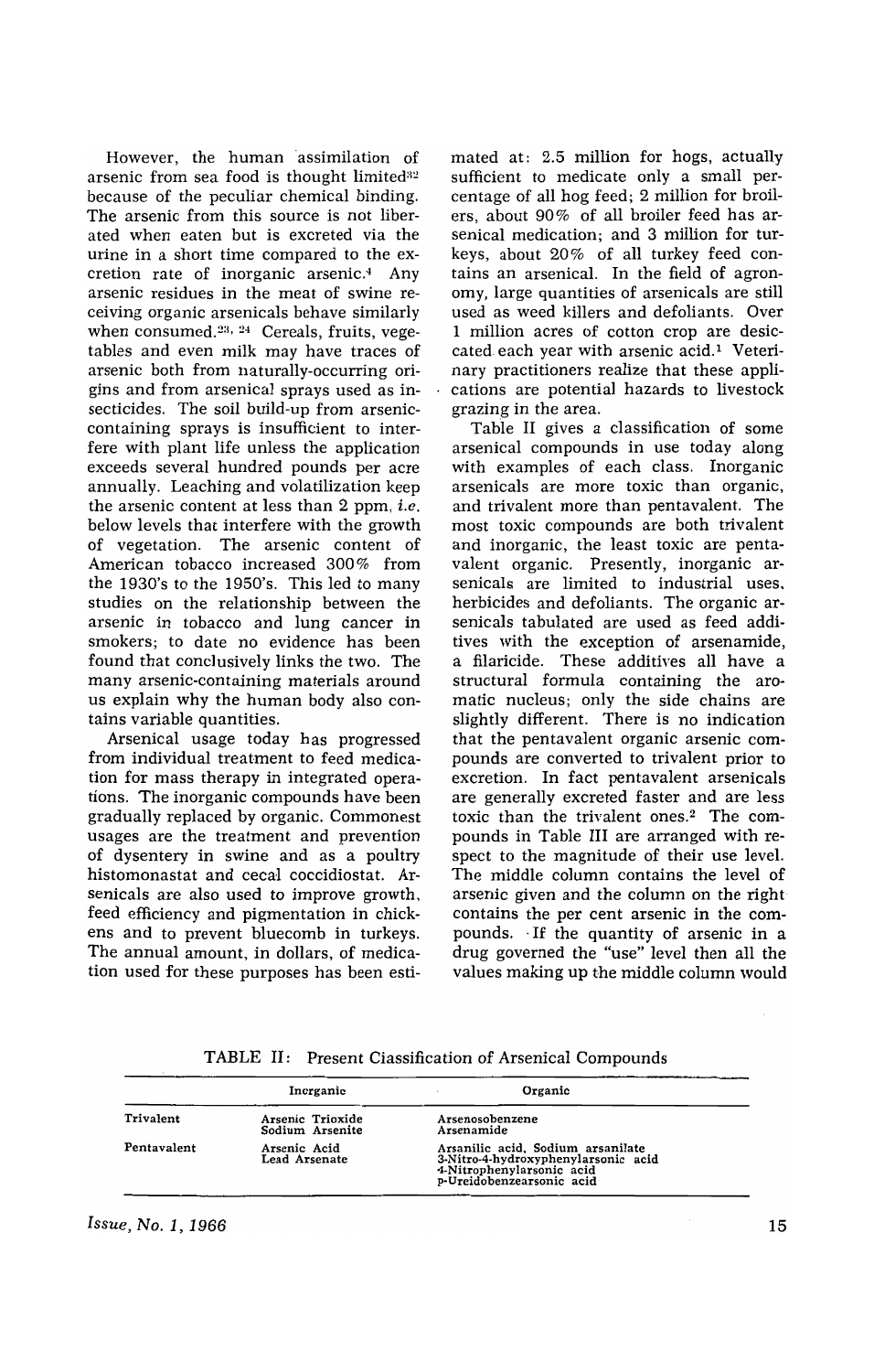|                                                                                                                                     |                                                         | $%$ Arsenic                              |                                   |
|-------------------------------------------------------------------------------------------------------------------------------------|---------------------------------------------------------|------------------------------------------|-----------------------------------|
| Arsenical                                                                                                                           | Use Level $(\% )$                                       | Given                                    | Drug                              |
| Arsenosobenzene<br>3-Nitro-4-hydroxyphenylarsonic acid<br>Arsanilic acid<br>4-Nitrophenylarsonic acid<br>p-Ureidobenzenarsonic acid | .002<br>.0025 - .005<br>$.005 - .01$<br>.01875<br>.0375 | .0009<br>.0007<br>.0017<br>.0056<br>.011 | $\frac{45}{28}$<br>35<br>30<br>29 |

TABLE III. Use Level Relative to Arsenic Content.

case nor are the values in the right-hand column arranged in order of magnitude. Therefore, one may conclude that the arsenic content of an organic arsenical is not an accurate estimate of its use level. Rate of excretion is important in establishing the safe use level.<sup>2</sup>

Large animal veterinary practitioners giving counsel on feed medication should have some knowledge of two publications available from the Miller Publishing Company, Minneapolis, the *Feed Additive Compendium* and *Feedstuffs.* The former gives government approved feed additives, their legal use levels and recognized claims or indications for use. Also given are withdrawal periods and the names of companies that market the approved additives. Many arsenical combinations with antibiotics may be legally used according to this compendium\_ *Feedstuffs,* published weekly, carries current news on nutritional and disease research, FDA (U.S. Food and Drug Administration) regulations, changes in employment or rank of important professional people, and changes in ownership or management of agriculturally-oriented drug and chemical firms. Both of the above-mentioned publications are semitechnical.

Because arsenic is ubiquitous in man's

environment, criteria are necessary to indicate when the intake is high or low. These act as guidelines in detecting accidental arsenic toxicosis. Table IV lists some of the approved levels. The U.S. Public Health Service has set drinking water tolerances. The FDA has set tolerances for various food products. It is not known whether arsenic is necessary for life. Under certain circumstances the addition of arsenicals to the diet is beneficial, especiaHy in poultry production. Arsenicals reduce selenium toxicity in seleniferous areas.<sup>8, 31, 34, 35</sup> As indicated in Table IV, arsenic-free purified diets are not available. Low arsenic diets contain 0.02 to 0.1 ppm of arsenic.7 Aquatic plant and animal life, necessary to consume decomposition products in water keeping it clean and fresh, thrive well at 2 to 4 ppm.<sup>32</sup> Eight ppm definitely interfere with this "self-purification" of water. In Argentina there is at least one area with natural water containing enough arsenic to cause poisoning if continually consumed by  $man;^{31}$  no adverse effect on aquatic life is recorded.

Organic arsenicals were fed to farm animals for two weeks or longer after which they were slaughtered and their livers assayed for arsenic using a slight modification of Winkler's method,37 see

|                                           | ₽РМ            |
|-------------------------------------------|----------------|
| Drinking water for man                    | .05<br>.01     |
| Fruits and vegetables $(3.5$ ppm $As2O3)$ | 2.66           |
| Meat                                      | .5<br>$-1.$    |
| Poultry: muscle                           | $\frac{15}{5}$ |
| eggs                                      |                |
| edible by products (liver, kidney)        | 1.0            |
| Cottonseed meal                           | 3.0            |
| Purified lab diets                        | .02            |
| Self-purification of water                | 2.0            |

TABLE IV: Tolerated Arsenic Levels in PPM

*Iowa State University Veterinarian* 

pp<sub>m</sub>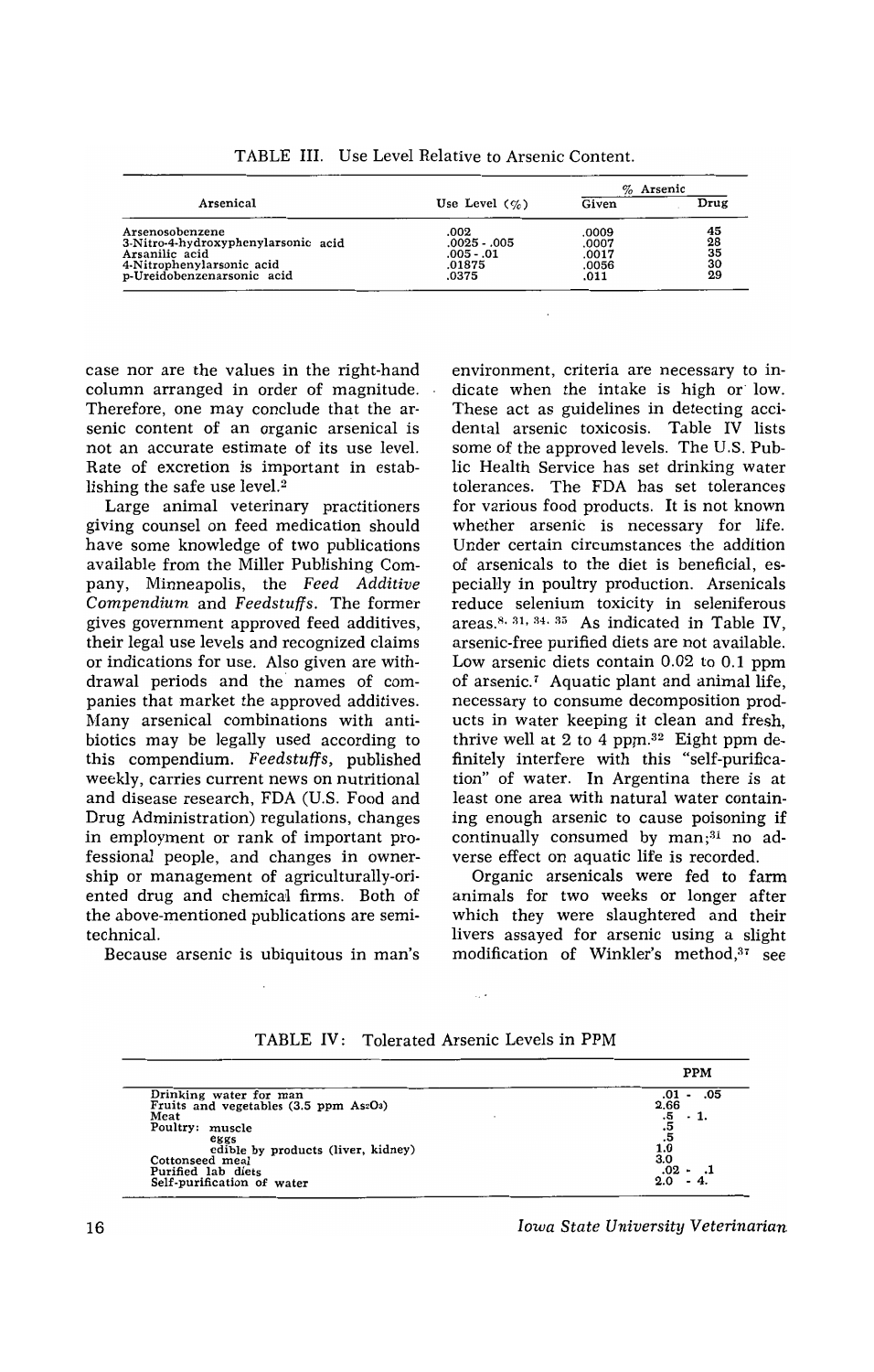TABLE V: Liver Arsenic Levels (PPM)

| Drug           | Level       | <b>Species</b> | Residue |
|----------------|-------------|----------------|---------|
| 3-Nitro        | $\bf o$     | Swine          | 0.34    |
| 3-Nitro        | 10          | Swine          | 0.53    |
| 3-Nitro        | 100         | Swine          | 2.45    |
| 3-Nitro        | 200         | Swine          | 2.38    |
| 3-Nitro        | 450         | Swine          | 2.80    |
| 4-Nitro        | $\mathbf 0$ | Turkeys        | 0.35    |
| 4-Nitro        | 1875        | Turkeys        | 2.94    |
| 3-Nitro        | 0           | Chickens       | 0.29    |
| 3-Nitro        | 50          | Chickens       | 1.50    |
| Arsanilic acid | 0           | Laying hens    | 0.07    |
| Arsanilic acid | 100         | Laying hens    | 0.86    |
| Arsanilic acid | 200         | Laying hens    | 0.07    |

Table V. Recommended use levels in ppm are 25 to 50 for 3-Nitro, 187 for 4-Nitro and 50 to 100 for arsanilic acid; in each instance experimental levels equal to or above the "use" levels were fed. The swine fed 200 and 450 ppm and the turkeys receiving 1875 ppm were incoordinated (overmedicated) at the time of slaughter yet their liver levels of arsenic were less than 3 ppm. Thus one cannot base a definite diagnosis of arsenic poisoning on a tissue analysis for arsenic. In 1964 a news release19 stated that all pork liver marketed in the USA has up to 7 to 8 ppm of arsenic. Certainly the liver would contain more than any other edible body tissue but the quoted levels seem high. A USDA inspector reported in 1965 that the results from 1000 liver tissue samples assayed for arsenic indicate good compliance with legislation including the withdrawal of medication prior to marketing.!l According to the data in Table V, arsenic does not build up beyond a certain level before morbidity occurs. Antemortem inspection would prevent the slaughter of such individuals for human consumption.

The organic arsenic overmedication encountered today differs from the inorganic arsenic poisoning once seen by practitioners. There is no severe enteritis and accompanying paralysis with the former as with the latter. The symptoms of chronic organic arsenical toxicity are a characteristic stiffness progressing to incoordination (of the hind limb in hogs). The condition is more often seen in cold weather when the water intake is at a minimum; however, it can occur whenever the arsenic

*Issue, No.1, 1966* 

content of the feed is too high as in the feeding of two arsenicals simultaneously or in mixing errors. The appetite remains good unless the incoordination prevents access to feed and water. Urine analyses are reliable only if repeated at intervals because the elimination of arsenic may be spasmodic. At necropsy a mild nephrosis may be noted.

## REFERENCES

- 
- 1. Aboul-Ela, M. M., and Miller, C. S.: Studies of Arsenic Acid Residues in Cotton. Texas Agric.<br>Expt. Station Bul. MP 771, June, 1965.<br>Expt. Station Bul. MP 771, June, 1965.<br>2. Chance, A. C., Crawford, T. B. B., and Levvy
- 
- 
- 
- 137–147.<br>
3. Chapman, A.: On the Presence of Compounds of<br>
Arsenic in Marine Crustaceans and Shell Fish.<br>
4. Coulson, E. J., Remington, R. E., and Lynch, K.<br>
4. Coulson, E. J., Remington, R. E., and Lynch, K.<br>
M.: Metaboli
- 
- 
- 
- The Williams and Wilkin's Company, Baltimore.<br>
(1961): 120.<br>
Goodman, L. S., and Gilman, A.: The Pharmaco-<br>
logical Basis of Therapeutics. 2nd ed. The Mac-<br>
Millan Company, New York. (1955): 948–969.<br>
10. Grollman, A.: Pha
- 11. Hauver, Jr. W. E.: USDA Poultry Inspection<br>
Service Residue Monitoring Program. Abs. of<br>
Papers, 54th Annual Meeting of the Poultry Sc.<br>
Assoc., George Banta Company, Inc., Menasha,<br>
Wisconsin. (August 1965): 41.<br>
Holl
- 
- 

17